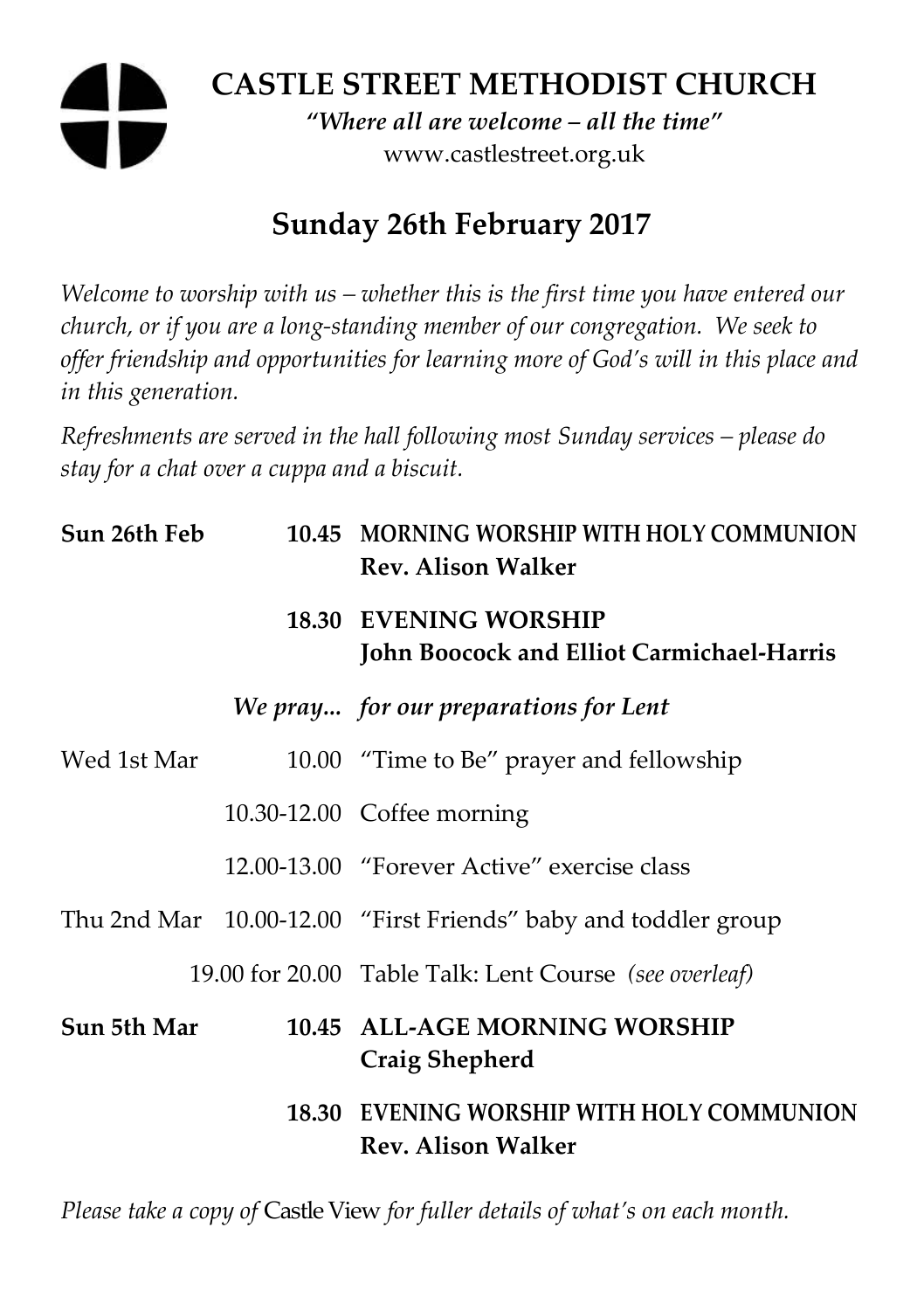### **Themes and Bible readings for today's services**

10.45am: "Christmas unwrapped... or exploded" Luke 2: 1-7 *(page 53)* 6.30pm: "Passive Clay?" Ecclesiasticus 48: 1-10 2 Kings 2: 1-12 *(page 316)* Matthew 17: 1-23 *(page 18)* +\*+\*\*\*\*+

### **Lent courses – including Table Talk at Castle Street**

Lent begins this week, and there are a number of Lent courses taking place locally. Already advertised is one on Holiness on Thursday mornings at 35 Millington Road, Cambridge, starting at 10.45am (coffee from 10.30am) and finishing at midday: this week's introductory session is being led by Revd. Colin Smith. (For further information contact Mary and Michael Rycroft (e-mail: maryrycroft *at* btinternet *dot* com).)

Details of the course being run at Castle Street (as part of Table Talk on Thursday evenings, starting this week), Haslingfield (Sunday evenings, starting next Sunday) and Toft (on Wednesday afternoons, starting on 8th March) can be found in the March *Castle View*, now available. The theme is "What happens when we pray? Does it make a difference?", and the first session (this week) is entitled "Approaches to prayer".

All are welcome to attend the Castle Street "Table Talk" sessions, whether or not you have attended Table Talk before. The discussion itself begins at around 8pm (with tea and coffee served then), but a simple hot meal is served from 7pm – it's useful to know how many to expect for the meal (adding just a couple of extra people can make a significant difference), so please let Alison know if you plan to come for the meal.

There are also several five-session courses elsewhere in Church at Castle, details of which can be found at www.churchatcastle.org.uk/events:

- "Contemplating the Gospels": St. Giles', Thursday mornings at 10.45am (after the Thursday Eucharist), starting on 2nd March (but not 9th March) – brief informal discussion of the Gospel reading for the following Sunday.
- "All Loves Excelling studies in the Letter to the Philippians": St. Luke's Rectory, Tuesday afternoons at 2.30pm, starting on 7th March.
- "Lent discussions on Science and Faith": Wednesday evenings at 7pm, starting on 8th March (details also in *Castle View*) – venue not confirmed.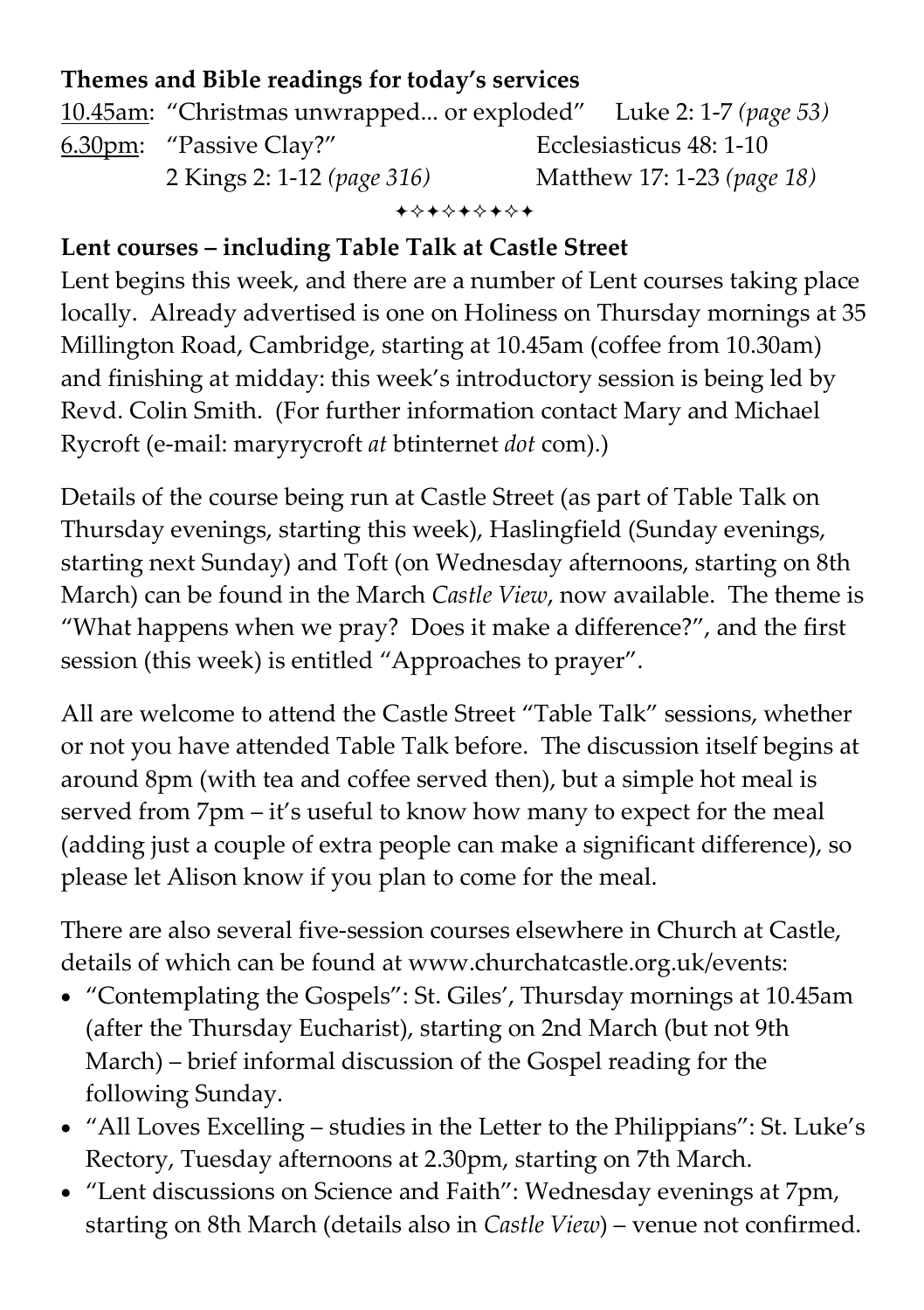### **Ash Wednesday services**

This coming Wednesday (1st March) is Ash Wednesday, and there are two services in Church at Castle – at 9.30am at St. Luke's, and at 6pm at St. Peter's.

+\*\*\*\*\*\*\*

#### **Women's World Day of Prayer – Friday 3rd March**

On Friday 3rd March, over five thousand services will be held in the British Isles, on the theme of "Am I Being Unfair to You?" The service being held in North Cambridge will be at St. Andrew's Church, Chesterton, at 2.15pm. This will be contributed to by Church at Castle (including Castle Street, of course), the Church of the Good Shepherd, Arbury, St Andrew's Chesterton and St George's Chesterton. All (including men!) are welcome.

The service focuses on the Bible story of the workers in the vineyard (Matthew 20: 1-16). The Christian Women of the Philippines wrote the service, and it will be used throughout the whole world, starting at sunrise over the Pacific Island of Tonga and continuing until sunset off the coast of American Samoa, all during the day of 3rd March. There is a reflection on the artwork designed by Rowena "Apol" Laxamana-St. Rosa, which illustrates contrasting scenes, and is very thought provoking.

In 2013, Typhoon Haiyan – named locally as "Yolanda" – struck the Philippine islands in the western Pacific Ocean. This is mentioned in the service but you will also hear the stories of a girl, a mother and an older woman, recounting their situations and their hopes and fears. The Day of Prayer is not just for women, and everyone is welcome to attend the service. If you need help with transport, or if you can offer a lift, please get in touch with Anne Littlefair (e-mail: anne *dot* littlefair *at* ntlworld *dot* com).

#### +\*+\*\*\*\*\*

### **The Edmund Octet at Royston Methodist Church**

An evening of popular classics and songs from the shows on Saturday 4th March at 7.30pm. To book tickets (£8, including light refreshments) and for further information contact Sue (e-mail: walter962 *at* btinternet *dot* com). Proceeds are to be shared between Royston Town Mayor's Community Trust Fund and Royston Methodist Church.